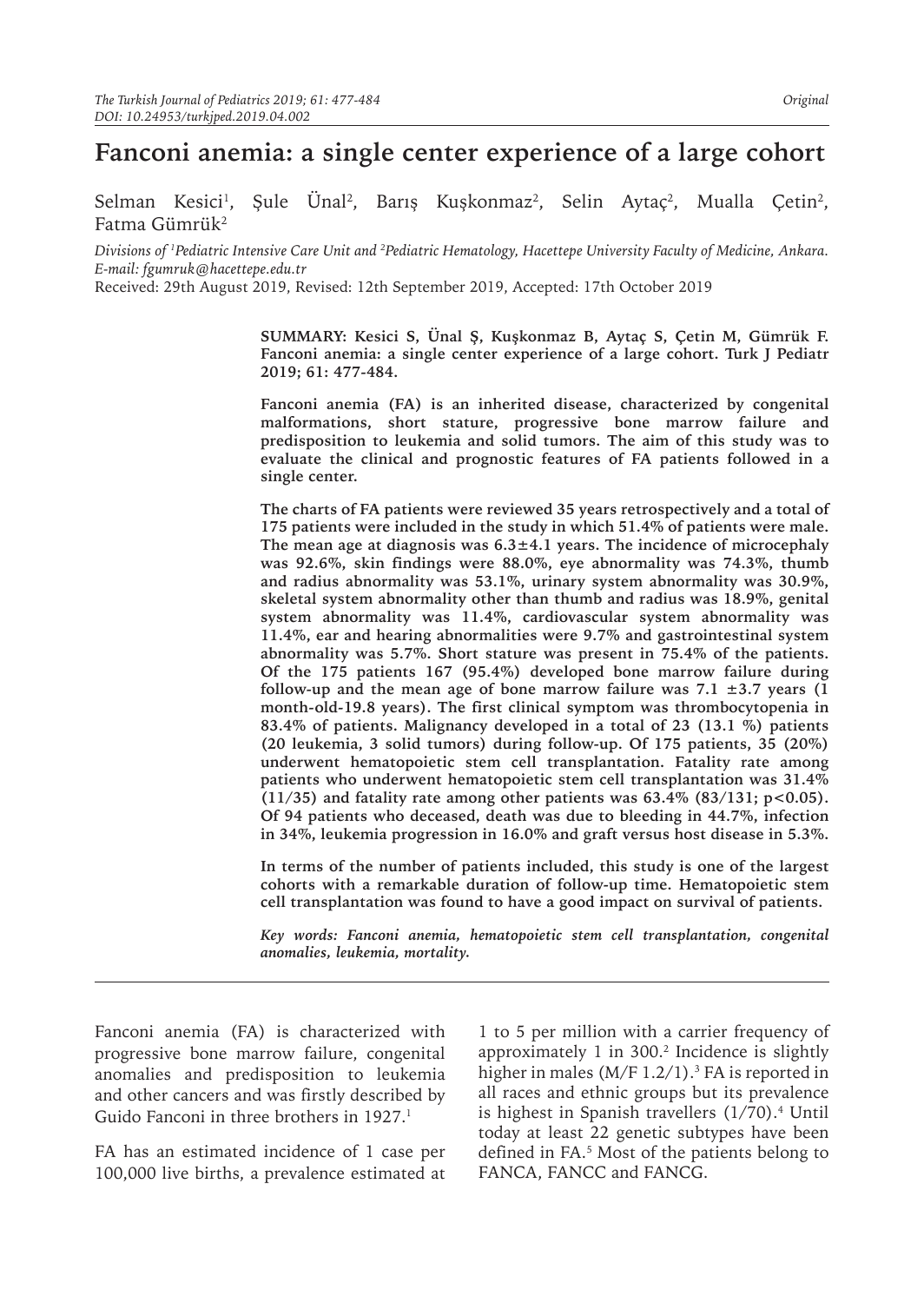Presence of physical anomalies is one of the cardinal findings of FA and 75% of individuals with FA have at least one physical anomaly. In FA patients skin findings (55-70%), skeletal anomalies (63-71%), eye anomalies (23- 38%), ear and hearing anomalies (9-11%), gastrointestinal system anomalies (5-14%), urinary system anomalies (21-34%), genital system anomalies (20-32%), cardiopulmonary system anomalies (6-13%) are most encountered physical anomalies.<sup>6,7</sup> Physical anomalies commonly seen in FA patients were summarized in Table  $I^{6,7}$ 

According to International Fanconi Anemia Registry (IFAR) data endocrine anomaly was detected in 81% of FA patients.8 In a cohort of FA patients enrolled in the National Cancer Institute's inherited bone marrow failure syndrome study endocrine abnormality was reported in 73% of the patients.<sup>9</sup>

Increased susceptibility of FA cells to crosslinking agents was found to be very reliable for diagnosis. Although susceptibility of FA cells was studied for multiple agents diepoxybutane (DEB) and mitomycin C have been the commonly used agents. $10,11$  Three to ten fold increased chromosomal breakage in DEB exposed lymphocytes compared to control group is diagnostic for FA.<sup>12</sup> These tests are highly sensitive and specific and also these tests allow diagnosis of patients before appearence of clinical findings and prenatal diagnosis.

The aim of this study was to evaluate the clinical and prognostic features of Fanconi anemia patients followed in a single center.

# **Material and Methods**

The charts of FA patients and the charts of the patients who were ordered DEB induced

| Abnormalities                           | Study                    |                      |  |
|-----------------------------------------|--------------------------|----------------------|--|
|                                         | Alter (N: 1.206)         | <b>IFAR (N: 754)</b> |  |
| Low birth weight                        | 11%                      |                      |  |
| Growth retardation                      | 11%                      | 16%                  |  |
| Short stature                           | 51%                      | 63%                  |  |
| Skin findings                           | 55%                      | 64%                  |  |
| Skeletal anomalies                      | 71%                      |                      |  |
| Upper extremity anomalies               | 43%                      | 49%                  |  |
| Genital system anomaly (male)           | 32%                      | 20%                  |  |
| Genital system anomaly (female)         | $3\%$                    |                      |  |
| Head anomaly                            | 26%                      |                      |  |
| Central nervous system anomaly          | $\overline{\phantom{m}}$ | $8\%$                |  |
| Eye anomaly                             | 23\%                     | 38%                  |  |
| Urinary system anomaly                  | 21\%                     | 34%                  |  |
| Ear and hearing anomaly                 | $9\%$                    | 11%                  |  |
| Lower extremity anomaly                 | 8%                       |                      |  |
| Cardiopulmonary system anomaly          | 6%                       | 13\%                 |  |
| Gastrointestinal system anomaly         | 5%                       | 14%                  |  |
| No anomaly                              | 25%                      | 30%                  |  |
| Only skin findings and/or short stature | 11%                      |                      |  |

**Table I.** Physical Anomalies in Fanconi Anem Patients.

Alter: (Reference 6)

IFAR: International Fanconi Anemia Registry (Reference 7)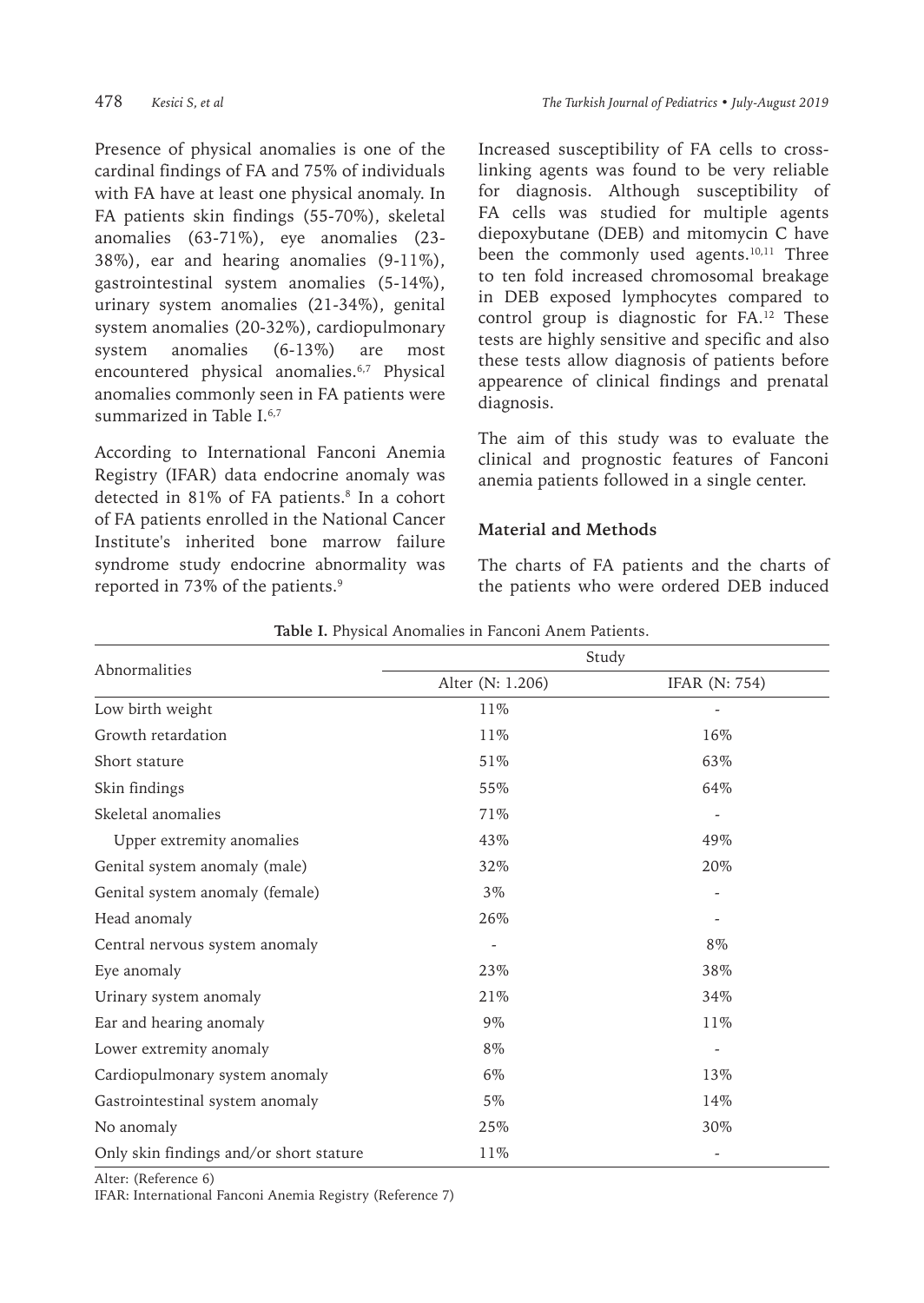chromosomal breakage assay were reviewed 35 years retrospectively. Anemia was defined as hemoglobin (Hb) <10 g/dl, thrombocytopenia as thrombocyte count <100,000/mm3 and neutropenia as absolute neutrophil count  $\langle 1,000 \text{ mm}^3 \rangle$ . Short stature was defined as height 2 standard deviations or more below the mean for children of that sex and chronologic age.

Androgen treatment was started when Hb level decreased below 8 g/dl or thrombocyte count decreased below 30.000/mm<sup>3</sup>. Oxymetholone was used as androgen and started with the dose of 1-2 mg/kg and after the stabilization of hematologic findings, it was tapered off. Patients under androgen treatment were followed with hepatic ultrasonography and liver enzymes due to hepatic toxicity. Androgen treatment was discontinued if there was no improvement in hematologic findings in 6 months, in the case of side effects other than virilisation and also at least three months before hematopoietic stem cell transplantation (HSCT).

Severe bone marrow failure, need for red cell or platelet transfusion (Hb <8g/dl, thrombocyte count  $< 20,000/mm^3$ ), ), progression to myelodysplastic syndrome cytogenetically or morphologically, development of acute myeloid leukemia (AML) were indicators for HSCT in our center.

In our center cyclophosphamide and total body irradiation was used for preparation regimen for HSCT until 2004; and after this year fludarabine based regimen has started to be used.13 HSCT complications seen in the first 100 days were defined as early complications and complications after this day were defined as late complications.

Institutional Ethics Committee approved the study. Data were analyzed using the SPSS version 21 program (Statistical Package for Social Sciences v.21, IBM, Chicago, IL). As descriptive statistics, number and the percentage of the patients were given. Pearson's Chi-square test and Fisher's exact test were, where appropriate, used to investigate the association between categorical variables. Two-sided p values <0.05 were considered statistically significant.

# **Results**

# *Demographic findings*

A total of 175 patients were included in the study. Ninety (51.4%) patients were male and male (M) to female (F) ratio of 1.1/1. Mean age at diagnosis was  $6.3 \pm 4.1$  years (1 month-19.8 years).

Major complaints at the time of diagnosis was bone marrow failure findings (paleness, bleeding, petechiae) in 105 (60.0%) patients, growth retardation in 29 patients (16.6%), family screening for FA in 17 patients (9.7%), physical anomaly in 15 patients (8.6%), leukemia in 4 patients (2.3%), renal failure in one patient (0.6%), stuttering in one patient (0.6%), hearing loss in one patient (0.6%) and cancer (Wilm's tumor) in one patient (0.6%).

The patient presented with renal failure had urogenital anomaly and diagnosed as FA because of accompanying thrombocytopenia and typical physical anomalies. The patient presented with stuttering directed to our department from pediatrics outpatient clinic because typical physical anomalies and growth retardation and DEB test confirmed diagnosis before the development of any abnormal hematologic finding.

There was consanguinity between parents of 127 (72.6%) patients. Cancer history was present in family history of 20 (11.4%) patients. There were siblings with FA history in 69 (39.4%) patients. Malignancies in non-FA relatives (20 patients) were leukemia in 10 (50%), head-neck cancer in 4 (20%), lung cancer in 2 (10%), stomach cancer in 2 (10%) and colon and prostate cancer in one patient.

### *Clinical and laboratory findings at diagnosis*

DEB test was performed on 161 patients. In 144 (82.3%) patients DEB test was positive and in 17 (9.7%) patients the test was negative. DEB negative patients were diagnosed as FA because of typical physical anomalies, laboratory findings and classical clinic presentation and progression of FA.

Complementation group analysis was performed on 23 patients from 16 families. There were 18 patients in group FA-A (78.2%),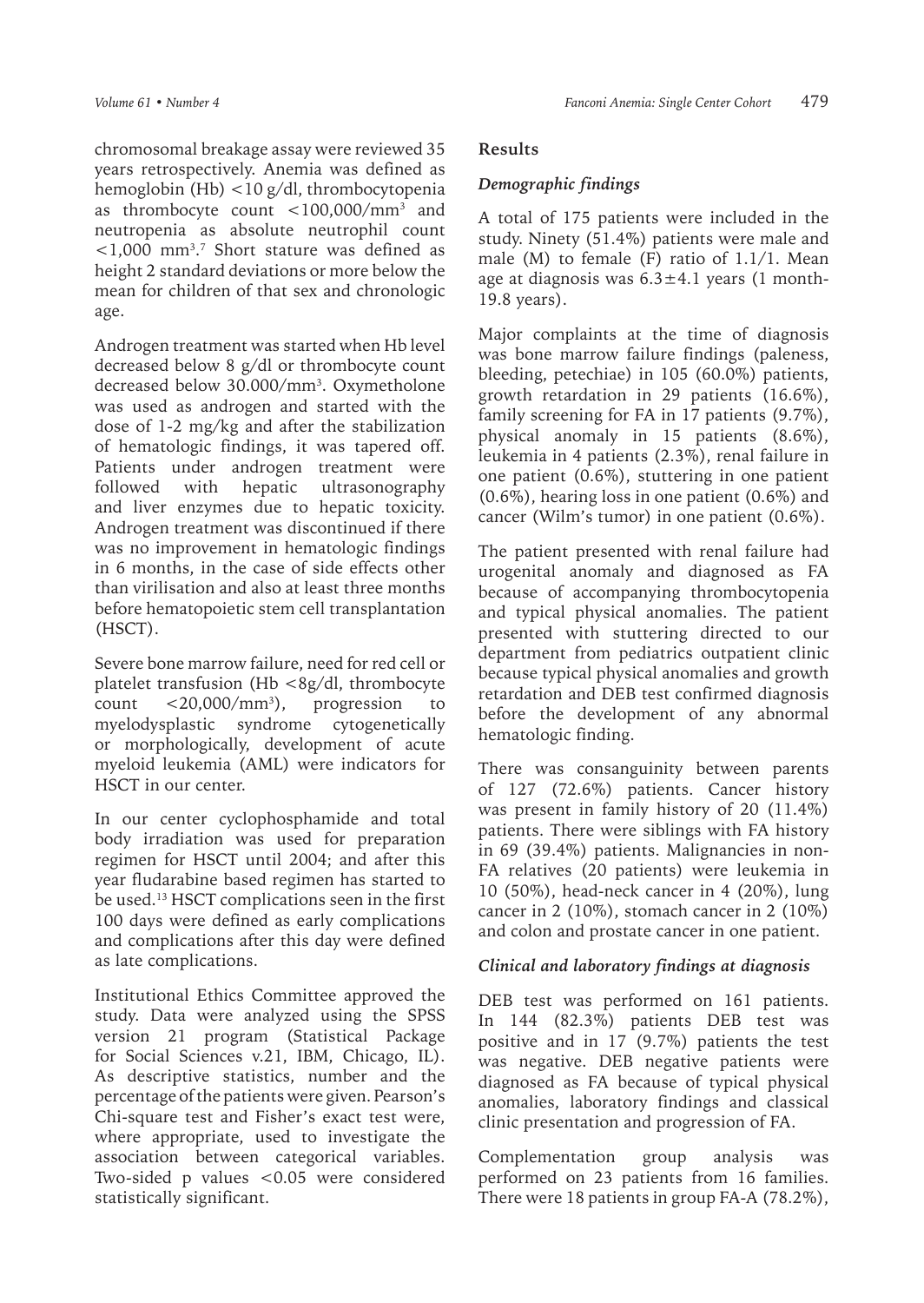2 in group FA-G (8.7%), one in each group of FA-C (4.3%), FA-D2 (4.3%) and FA-E (4.3%).

Physical anomalies seen in our patients can be seen in Table II. Also physical anomalies that are detected in our case series and which are not common in patients with FA is shown in Table III.

There was an abnormal hematologic finding in 132 (75.4%) of the patients at the time of diagnosis. Mean presentation time of abnormal hematologic findings was  $7.1 \pm 3.7$ years (range: 1 month 19.8 years). At the time of data collection there was no abnormal hematologic finding in 8 patients and the oldest being 18 years old. There were no statistically significant difference between males and females for mean presentation time of an abnormal hematologic findings (M: 7.1 $\pm$ 3.8 years, F: 7.2 $\pm$ 3.6 years).

#### *Complications during follow-up*

Pancytopenia developed in 145 (%82.9) patients during follow-up. Malignancy developed in a total of 23 (13.1%) patients (20 leukemia, 3 solid tumors). In 8 patients (4.6%) with median ages at last visit were  $7.6 \pm 5.9$ (1.8-17 years) years, bone marrow was normal at the time of the study. For patients with leukemia, 19 had AML and 1 had ALL; mean age for leukemia development was 10.3 years (1.5-25 years).

Among the patients who had hematologic finding at diagnosis or developed cytopenia during follow up, initial finding was thrombocytopenia in 146 (83.4%) patients, anemia in 20 (11.4%) patients and neutropenia in one (0.6%) patient. Pancytopenia was present in 69 (39.4%) patients at the time of diagnosis.

| Table II. Physical Anomalies in Fanconi Anemia Patients in Our Center (N: 175). |  |  |  |
|---------------------------------------------------------------------------------|--|--|--|
|---------------------------------------------------------------------------------|--|--|--|

| Physical Anomalies                             | N(%)             |
|------------------------------------------------|------------------|
| Skin findings                                  | 154 (88.0%)      |
| Hyperpigmentation                              | 120 (68.6%)      |
| Hypopigmented spots                            | 89 (50.9%)       |
| Café-au-lait spot                              | 139 (79.4%)      |
| Thumb and radius                               | 93 (53.1%)       |
| Thumb                                          | 93 (53.1%)       |
| Radius                                         | $10(5.7\%)$      |
| Skeletal system (other than upper extremity)   | 33 (18.9%)       |
| Urinary system anomaly                         | 54 (30.9%)       |
| Genital system anomaly                         | 20 (11.4%)       |
| Female                                         | $2/85$ $(2.4\%)$ |
| Male                                           | 18/90 (20%)      |
| Gastrointestinal system anomaly                | $10(5.7\%)$      |
| Cardiopulmonary system anomaly                 | 20 (11.4%)       |
| Ear and hearing anomaly                        | 17 (9.7%)        |
| Eye anomaly                                    | 130 (74.3%)      |
| Microcephaly                                   | 162 (92.6%)      |
| Low birth weight $(\leq 2500 \text{gr})$       | 84 (48.0%)       |
| Short stature                                  | 132 (75.4%)      |
| Only skin and/or eye and/or growth retardation | 41 (23.4%)       |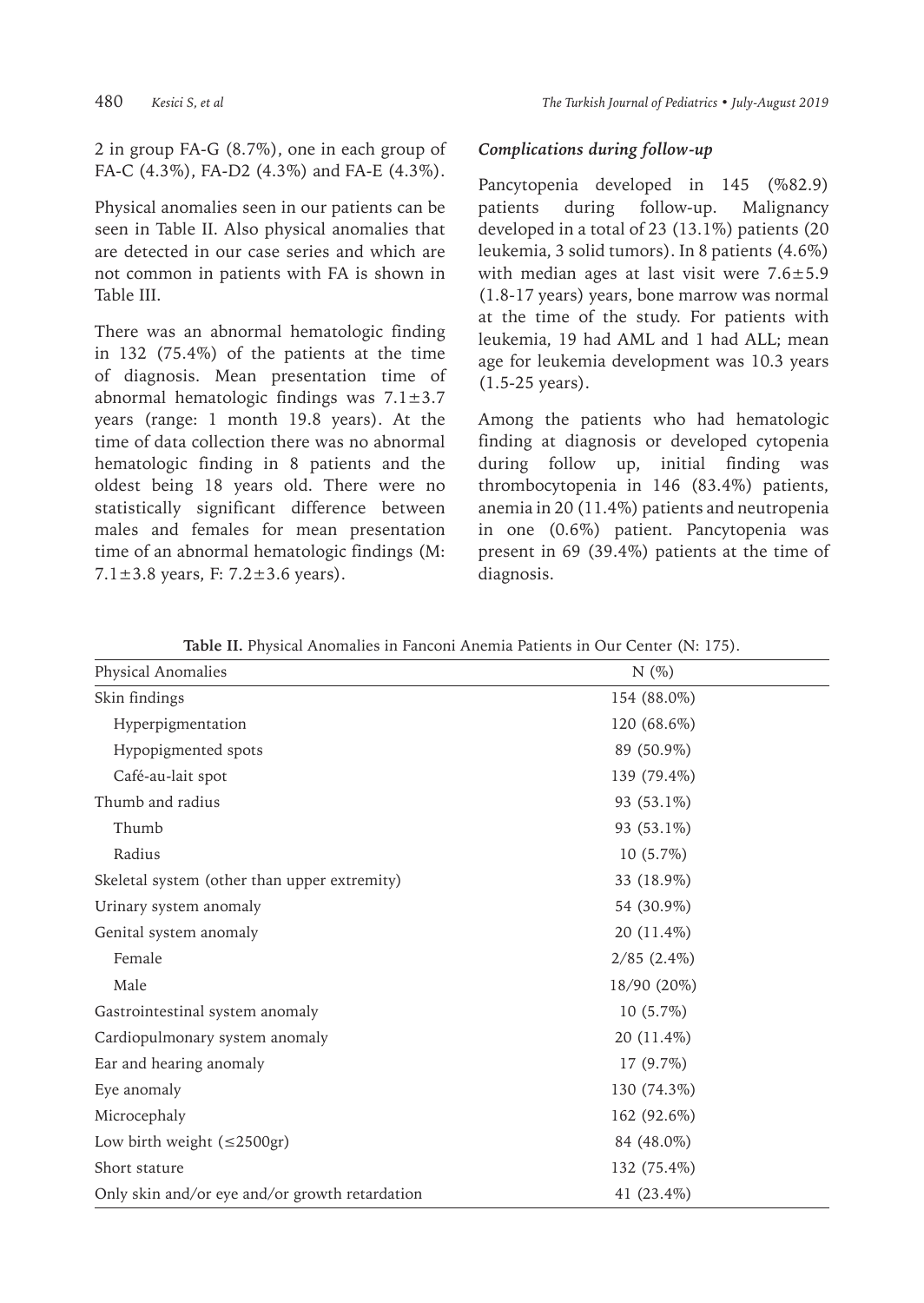| System                     | Anomaly                                                                                                 |
|----------------------------|---------------------------------------------------------------------------------------------------------|
| Extremity                  | Cleft palate<br>Pectus carinatum<br>11 ribs<br>Winging scapula                                          |
| Urinary system             | Polycystic kidney                                                                                       |
| Genital system             | Labial fusion                                                                                           |
| Gastrointestinal<br>system | Diaphragmatic hernia<br>Accessory spleen<br>Mesenteric cyst                                             |
| Cardiopulmonary<br>system  | Single atrium<br>Aorticopulmonary collateral<br>Bicuspid aorta<br>Left persistent superior vena<br>cava |
| Eye                        | Blepharophimosis                                                                                        |

**Table III.** Physical Anomalies in Fanconi Anemia Patients in Our Center (N: 175).

Mean age of the patients who had pancytopenia at diagnosis was  $7.6 \pm 3.9$  years and mean age of the patients who had cytopenia but not pancytopenia was  $5.4 \pm 3.8$  years and the difference between these two groups was statistically significant  $(p<0.05)$ .

Solid tumor developed in 3 (1.7%) patients; glioblastoma multiforme in one patient; glioma in another patient; triple subsequent malignancies of Wilm's tumor, AML and medulloblastoma in another patient.

Short stature was present in 132 (75.4%) patients, Endocrinologic abnormality was evaluated in 141 (80.4%) patients; it revealed growth hormone deficiency in 3 (2.1%), hypothyroidism in 2 (1.4%), impaired glucose tolerance in 2 (1.4%) and osteoporosis in 2 (1.4%) of the patients. Two of the female patients got pregnant but had fetal loss. One of the male patients had a healthy baby during follow-up.

#### *Treatments and survival*

A total of 53 (30.3%) of the 175 patients were put on androgen treatment and 69 side effects were seen in these patients. These side effects were virilisation in 38, liver toxicity (hypertransaminasemia) in 15, galactorrhea in 7, peliosis hepatis in 5, hepatic adenoma in 3 and hypertension in one patient. In case of side effects other than virilisation, androgen

treatment was stopped and all of these side effects other than hepatic adenoma were reversible.

Surgical operations for physical anomalies were applied to 17 (9.7%) of the patients. These anomalies were limb anomaly in 6 (35.3%), genitourinary system anomaly in 5 (29.4%), gastrointestinal anomaly in 4 (23.5%) and eye anomaly in one (5.9%) patient and both extremity and genitourinary system anomaly in one patient. Sixteen of the patients (16/17, 94.1%) who needed surgical operation for anomalies underwent surgery before the onset of bone marrow failure.

Thirty five patients (20.0%) had undergone HSCT. The indications for HSCT were AML in three (8.6%) patients and severe bone marrow failure in 32 (91.4%) patients. Mean age at HSCT was 11.6±5.6 years (5.5-31.6 years). Donors were relatives in 30 (85.7%) patients and unrelated subjects in 5 (14.3%) patients. Related donors were human leukocyte antigen (HLA)-identical and DEB negative sibling in 21 patients, HLA-identical other relatives in six patients, and HLA 1-antigen mismatched sibling in three patients.

Early HSCT complications developed in 23 (65.7%) of the patients. These complications were organ toxicity (n: 9), graft-versushost disease (GvHD) (n: 9), infectious complications (n: 5), engraftment failure (n: 2) and venoocclusive disease (n: 1). Late HSCT complications developed in 5 (14.3%) patients and these were chronic GvHD in four patients and secondary ALL in one patient.

Twenty four patients who had undergone HSCT were alive and mortality rate among the HSCT patients was 31.4% (11/35) at the time of the study. Mortality rate of the other patients who had not undergone HSCT was 63.4% (83/131) and the difference between these two groups was statistically significant (p<0.05).

Among the patients who had undergone HSCT, 12 of them had undergone HSCT in outer centers and 23 of them in our center. In our center fludarabine based preparation regimen has started to be used after 2004. Mortality rate of the patients who had undergone HSCT before and after 2004 was 62.5% (5/8) and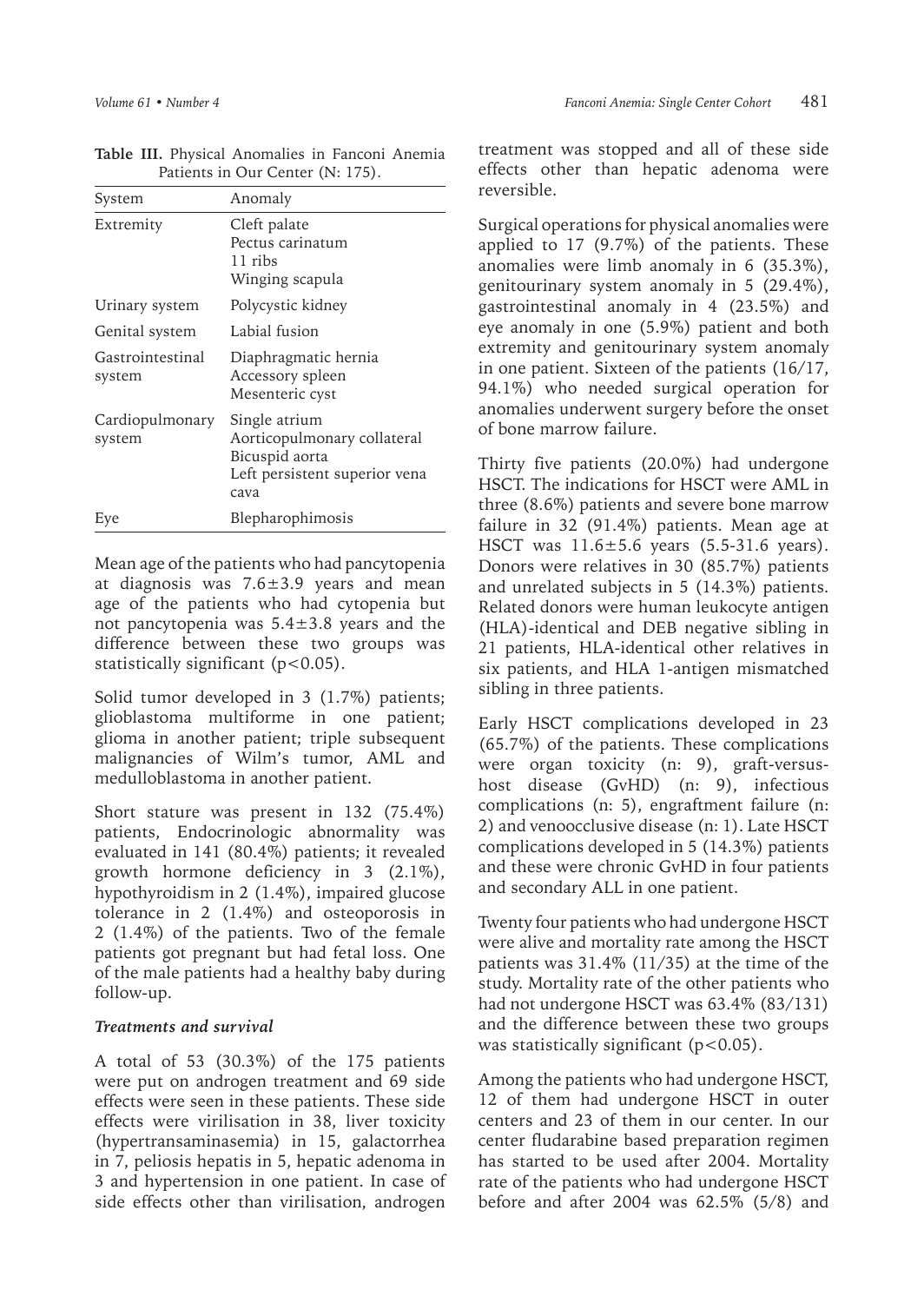20% (3/15), respectively. Difference between these two groups was statistically significant  $(p<0.05)$ .

At the time of the study 72 (72/166; 43.4%) patients were alive and 9 patients were lost to follow-up.

Cause of death was bleeding in 42 (44.7%), sepsis in 32 (34.0%), AML in 14 (14.9%), GvHD in 5  $(5.3\%)$  and ALL in one  $(1.1\%)$ patient. Mean survival time was 11.6 years (2- 31.6 years). Mortality rate of the patients who had pancytopenia at diagnosis or not was 81% and 40%, respectively and this difference was statistically significant  $(p<0.05)$ .

# **Discussion**

Our study is one of the largest cohort studies reporting characteristics of FA patients. FA is seen slightly more frequently in male subjects. In our study male/female ratio was 1.1/1 and this ratio is consistent with previous studies.<sup>7</sup> Also it was found that gender had no effect on age of diagnosis, age of hematologic finding occurrence, number of physical anomalies, survival rate and mean life span.

One of the major findings of FA is bone marrow failure developing in 80% of the patients and is the major presenting feature.7 In our series 60% of the patients were diagnosed during the bone marrow failure work-up. The other findings at presentation were growth retardation, family screening, malformation, leukemia, renal failure, stuttering, strabismus, hearing loss and cancer in our cohort. Renal failure and stuttering have not been reported as presentation findings for FA previously.

Mean occurrence time of hematologic finding was found as 7.1 years and consistent with previous two case series.7 It is known that first cytopenia that develops in FA is thrombocytopenia.<sup>14</sup> Parallel to this knowledge thrombocytopenia is leading cytopenia in 83.4% of our patients.

Mean age of the patients who had pancytopenia at diagnosis was 7.6 years and mean age of the patients who had cytopenia but not pancytopenia was 5.4 years. This finding confirms that disease begins with cytopenia and progresses to pancytopenia. At the time of data collection fatality rate of the patients who had pancytopenia at diagnosis and those who did not were 81% and 40%, respectively (p <0.05). According to our data presence of pancytopenia at diagnosis is a poor prognostic indicator.

FA-A is the most common complementation group and covers 65% of patients.15 Consistent with this report FA-A is the most common complementation group (78.2%) in our study. Frequency of other groups were consistent with previous studies.

Endocrinologic abnormality was present in 80.4% of the patients and this ratio was 73% and 81% IFAR and National Cancer Institute's study, respectively.<sup>9,16</sup> Short stature is also common in FA patients and is seen in 75.4 of our patients. In Alter's and IFAR case series short stature was present in 51% and 63% of the patients, respectively.6,7 Endocrinologic abnormalities are not rare in FA patients and it is important to be aware of these abnormalities and patients should be screened for endocrine abnormalities at diagnosis and during followup.

During follow up abnormal hematologic findings were seen in 95.4% (167/175) of the patients. Progression to pancytopenia occurred in 83%, leukemia in 11.4% and solid tumor in 1.7%. In IFAR case series bone marrow failure was seen in 80% of 754 patients.7 In same series malignancy was reported in 23% of the patients and among malignancies 60% of them were leukemia and 40% of them were solid tumor. When compared with IFAR case series, solid tumor development is rare in our case series. This could be secondary to the fact that patients had died before they reached the age for increased cancer risk.

In this study among the patients who developed leukemia, the type of leukemia was AML in 19 patients and ALL in one patient. In IFAR series leukemia was AML in 50%, MDS in 44%, ALL in 4%, CML in 0.8% and lymphoma in 0.8%.<sup>7</sup> In four patients leukemia was the presenting cause as reported before.<sup>17</sup> AML prognosis is poor in FA patients and it is known that most patients die within 6 months of an AML diagnosis.14 In our series 18 of AML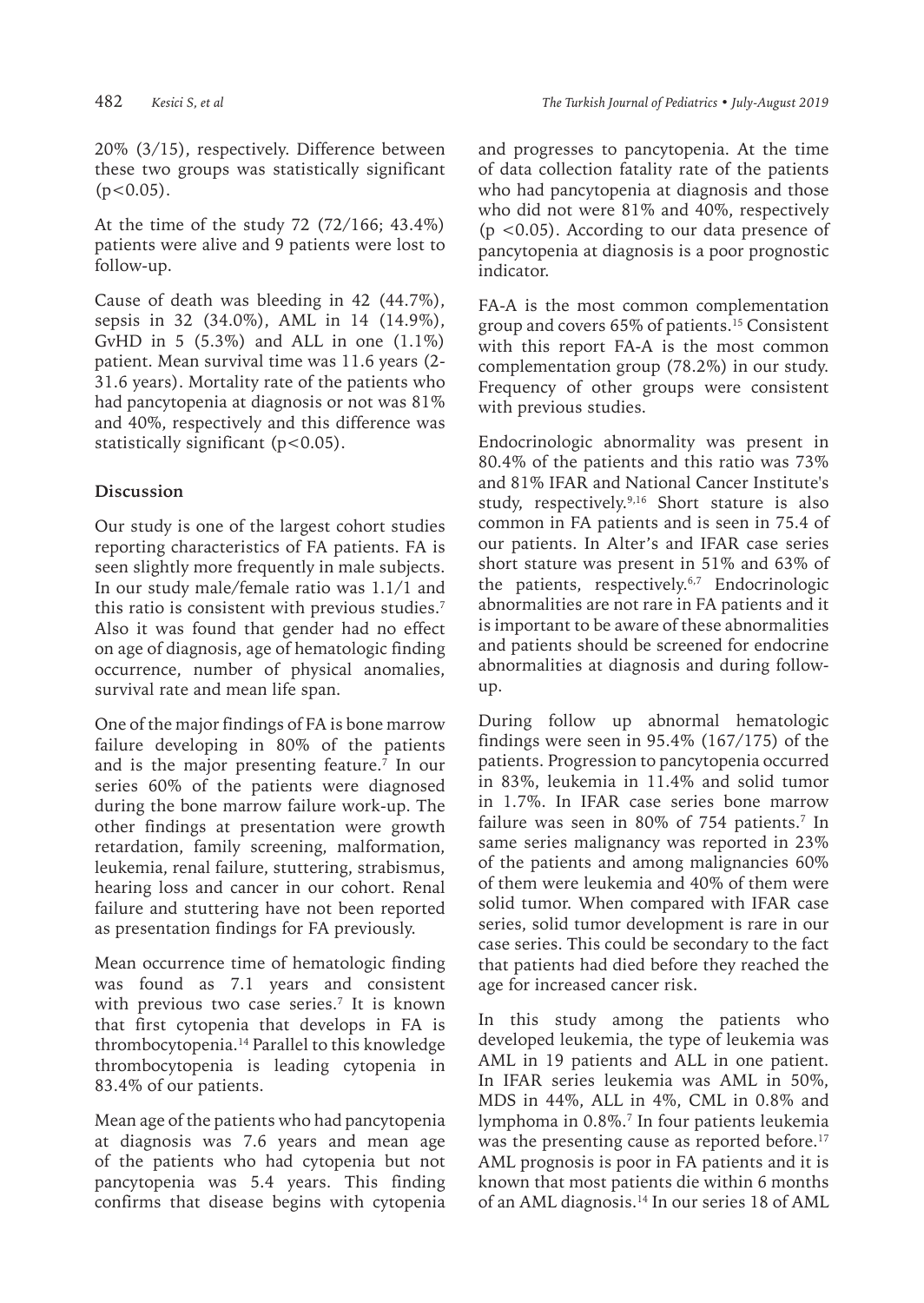patients including three who received HSCT died in mean 6.9 months. In light of these findings it could be emphasized that screening for FA in AML patients and close follow up for development of AML after FA diagnosis is important.

Three patients had solid tumors (Wilm's tumor, medulloblastoma, glioblastoma multiforme and glioma). In previous case series the most common solid tumor in FA patients was squamous cell carcinoma localized to head and neck region.7,18,19

HSCT was applied to 20% of the patients. In IFAR series HSCT was applied to 36% of the patients. Survival rate of patients in which HSCT was better, compared to others. This finding shows that HSCT is the only curative treatment for FA.

In our study we found that fatality rate of HSCT applied patients decreased from 62.5% to 20% after the use of fludarabine based preparation regimen. HSCT is a unique curative treatment for FA but it is important to use less toxic regimens, regimens without total body irradiation are especially important.

FA is most commonly an inherited bone marrow failure in our country. Screening for diagnosis, proper test choice for diagnosis, detailed work up for physical anomalies and hematologic findings during diagnosis, close follow up for bone marrow failure and malignancy development after diagnosis, adequate supportive treatment after bone marrow failure and application of HSCT is important for FA patients. In terms of the number of the patients included, this study is one of the largest studies in the literature; and it revealed important clinical and laboratory findings of Fanconi anemia patients.

#### **REFERENCES**

- 1. Auerbach AD, Wolman SR. Susceptibility of Fanconi's anaemia fibroblasts to chromosome damage by carcinogens. Nature 1976; 261: 494-496.
- 2. Schroeder TM, Tilgen D, Krüger J, Vogel F. Formal genetics of Fanconi's anemia. Hum Genet 1976; 32: 257-288.
- 3. Alter BP. Bone marrow failure syndromes. Clin Lab Med 1999; 19: 113-133.
- 4. Callen E, Casado JA, Tischkowitz MD, et al. A common founder mutation in FANCA underlies the world's highest prevalence of Fanconi anemia in Gypsy families from Spain. Blood 2005; 105: 1946- 1949.
- 5. Datta A, Brosh RM Jr. Holding All the cards-how Fanconi anemia proteins deal with replication stress and preserve genomic stability. Genes (Basel) 2019; 10: 170.
- 6. Alter B. Inherited bone marrow failure syndromes. In: Nathan DG, Orkin SH, Look AT, Ginsburg D (eds). Nathan's and Oski's Hematology of Infancy and Childhood (6th ed). WB Saunders: Philadelphia, 2003: 281-365.
- 7. Kutler DI, Singh B, Satagopan J, et al. A 20-year perspective on the International Fanconi Anemia Registry (IFAR). Blood 2003; 101: 1249-1256.
- 8. Giampietro PF, Verlander PC, Davis JG, Auerbach AD. Diagnosis of Fanconi anemia in patients without congenital malformations: An International Fanconi Anemia Registry Study. Am J Med Genet 1997; 68: 58-61.
- 9. Giri N, Batista DL, Alter BP, Stratakis CA. Endocrine abnormalities in patients with Fanconi anemia. J Clin Endocrinol Metab 2007; 92: 2624-2631.
- 10. Auerbach AD. Diagnosis of Fanconi anemia by diepoxybutane analysis. Curr Protoc Hum Genet 2015; 85: 8.7.1-8.7.17.
- 11. Francies FZ, Wainwright R, Poole J, et al. Diagnosis of Fanconi Anaemia by ionising radiation- or mitomycin C-induced micronuclei. DNA Repair (Amst) 2018; 61: 17-24.
- 12. Auerbach AD.Diagnosis of fanconi anemia by diepoxybutane analysis. Curr Protoc Hum Genet 2003; 37: 8.7.1-8.7.15.
- 13. Kuskonmaz B, Unal S, Bayhan T, et al. Successful outcome with fludarabine-based conditioning regimen for hematopoietic stem cell transplantation from related donor in Fanconi anemia: A single center experience from Turkey. Pediatr Blood Cancer 2016; 63: 695-700.
- 14. Bessler M, Mason PJ, Link DC, Wilson DB. Inherited bone marrow failure syndromes. In: Orkin SH, Nathan DG, Ginsburg D, Look AT, Fisher DE (eds). Nathan's and Oski's Hematology of Infancy and Childhood (7th ed). WB Saunders: Philadelphia, 2009: 307-395.
- 15. Fiesco-Roa MO, Giri N, McReynolds LJ, Best AF, Alter BP. Genotype-phenotype associations in Fanconi anemia: A literature review. Blood Rev 2019; 37: 100589.
- 16. Wajnrajch MP, Gertner JM, Huma Z, et al. Evaluation of growth and hormonal status in patients referred to the International Fanconi Anemia Registry. Pediatrics 2001; 107: 744-754.
- 17. Alter BP. Fanconi anemia and the development of leukemia. Best Pract Res Clin Haematol 2014; 27: 214-221.